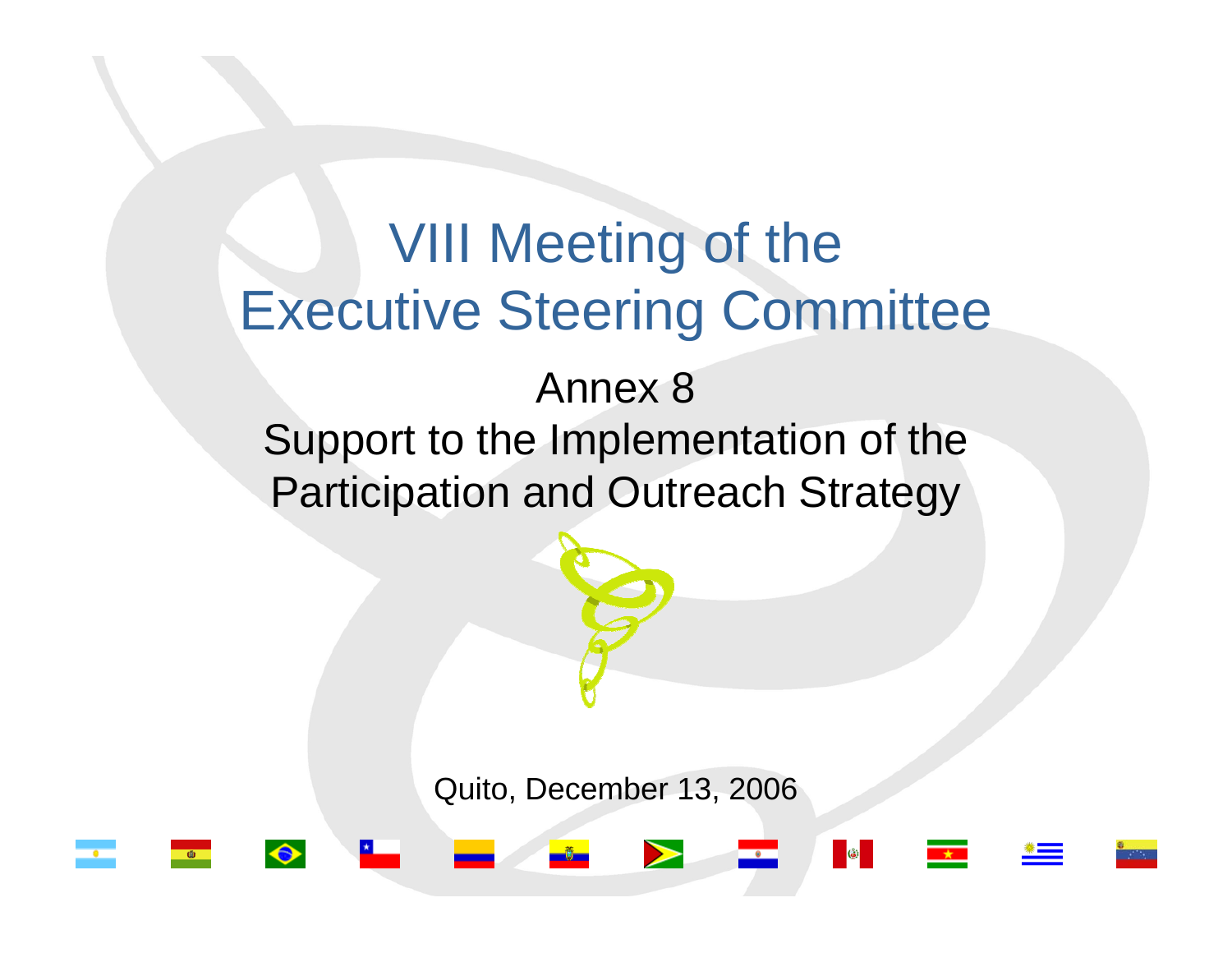### **Background**

 $\bullet$ 

- The strategic objectives prioritized by the Executive Steering Committee (CDE, in Spanish), in the meeting held on December 1st and 2nd, 2005, in the city of Asunción, Paraguay.
- One of the four main action lines in the development of the activities of the IIRSA Initiative during 2006.
- Support to the National Coordinators tasks within the frame of the annual activities of IIRSA.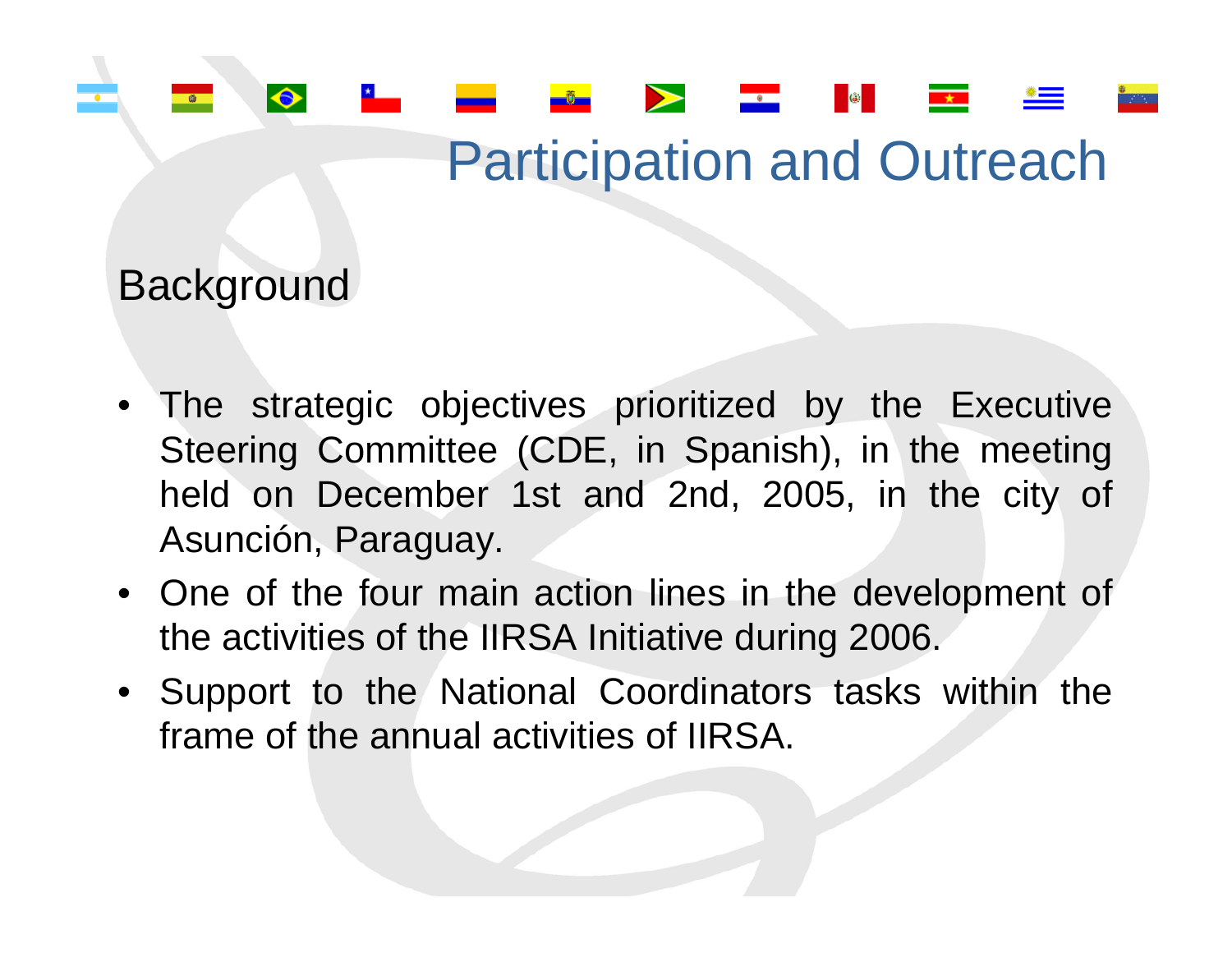#### **Objective**

 $\bigcirc$ 

To continue the development of new information and spreading instruments that may spread, in a dynamic and modern way, the future content, scope, achievements and challenges of the IIRSA Initiative as well as different participation actions aimed at all the sectors of the civil society, related and/or interested in IIRSA, both regionally and extra-regionally.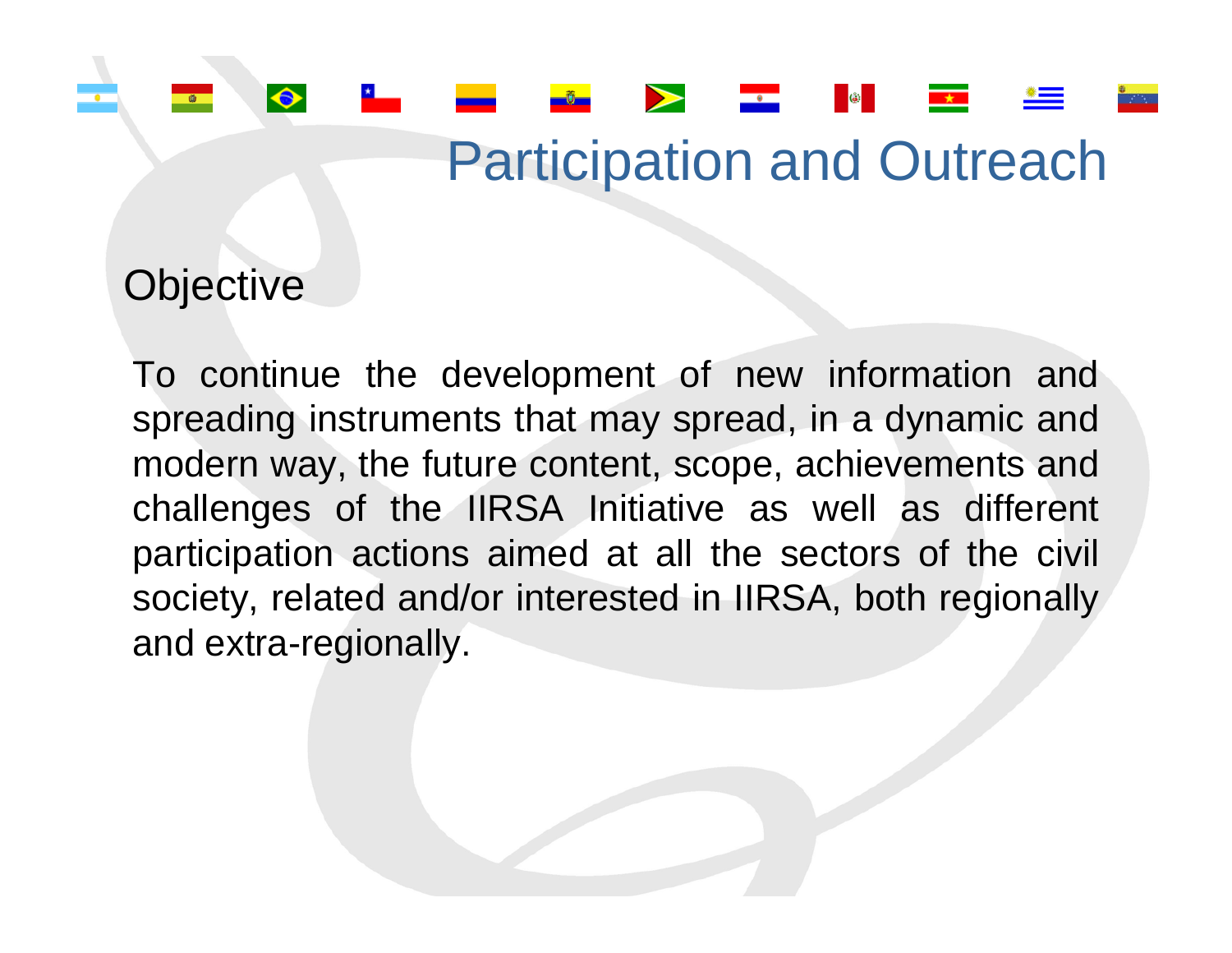#### $\bullet$  $\bullet$ **BO**

### Participation and Outreach

Four Main Lines of Action: 2006 - 2007.

- **1. Re-designing of the IIRSA web site;**
- **2. New data base for the IIRSA projects;**
- **3. New specific material for outreach;**
- **4. New IIRSA document.**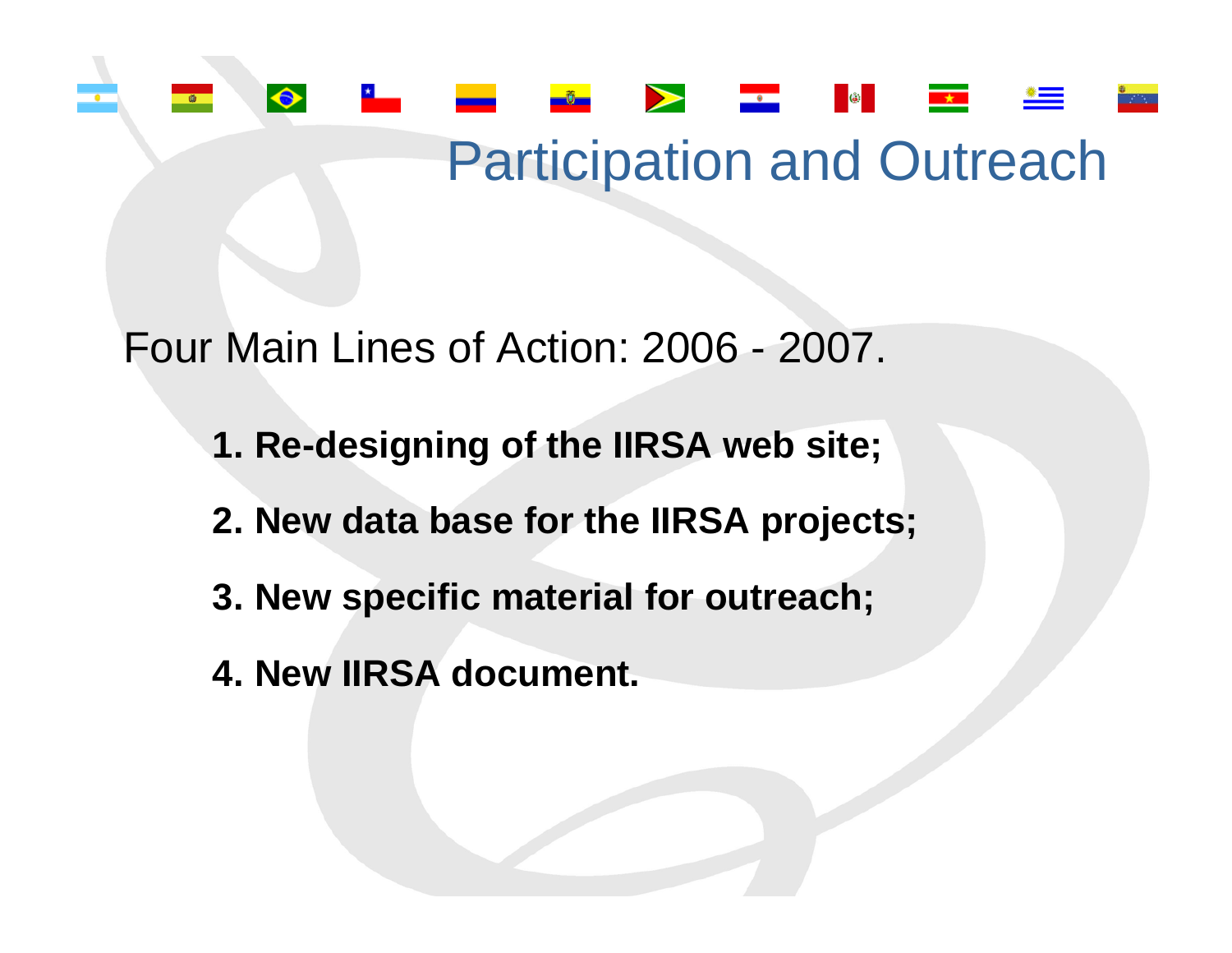

#### **1.Re-designing of the IIRSA web site**

 **Objective: To strengthen the scopes and contents of the web site, as one of the main instruments for outreach.**

#### **Situation:**

- 1. The proposal for the re-designing of the web site is in progress and under trial period in order to improve and design the home as well as to design the links and secondary pages/sectors and clear the existing infor mation and functionalities.
- 2.. Its complete development and online start-up (re-designing, programming and implementation) is planned for April 2007.
- 3. According to what was required by the National Coordinators in the meeting held during November 8th and 9th, the "trial link" has been sent to the National Coordination in order for the corresponding recommendations to be sent to the CCT Secretariat (if there were any).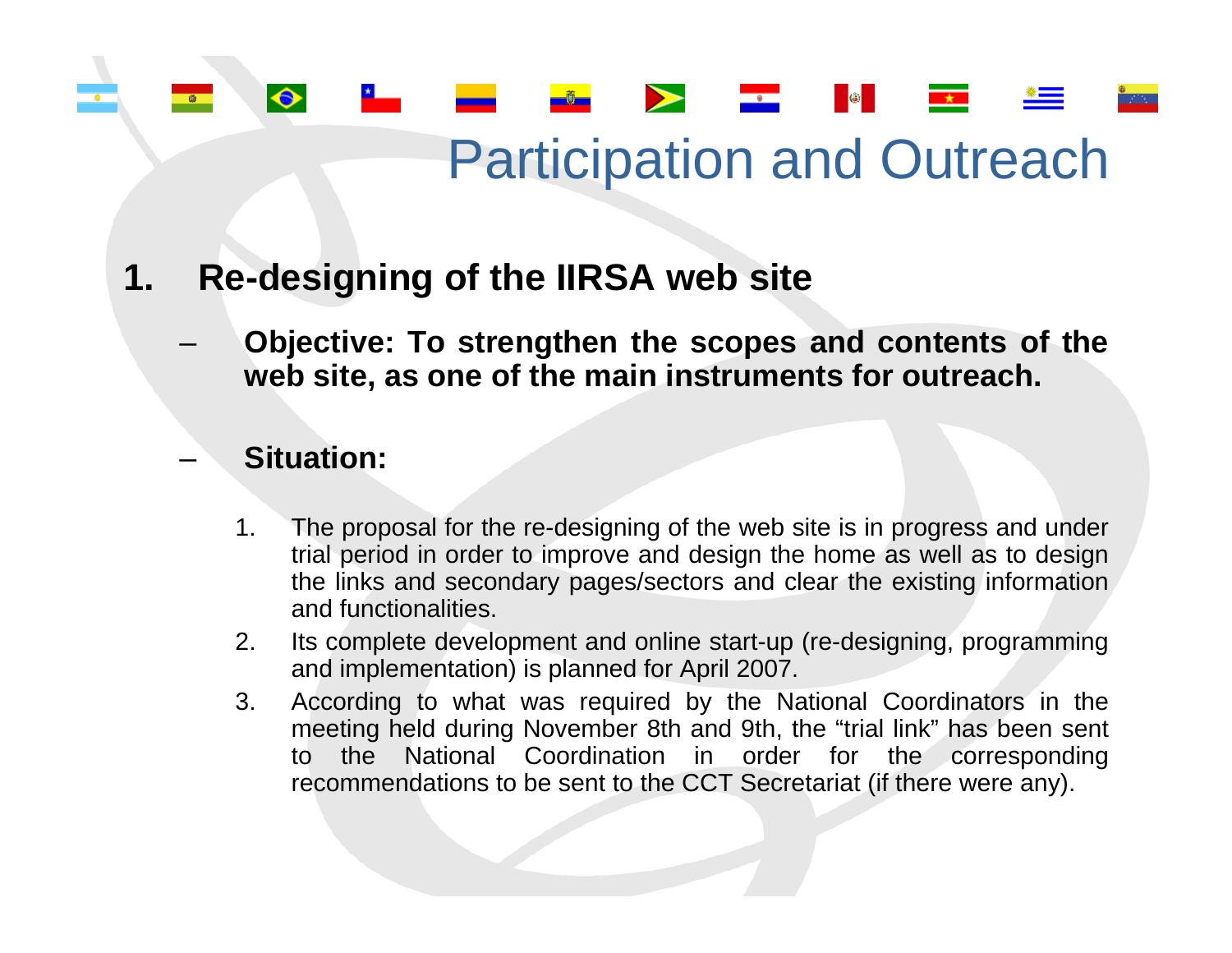#### **2. New Data Base for IIRSA Projects**

 **Objective:** The creation of a new Data Base for the 348 Projects included in the IIRSA Portfolio, which will have an updating function and will be adapted to the new design of the Web Site.

#### **Activities**:

 $\bullet$ 

- *1. It is being developed and functional trials are being carried out.*
	- Product Installed to start the training for the National Coordinators and the data entry/updating phase in each of the countries: Planned for March, 2007.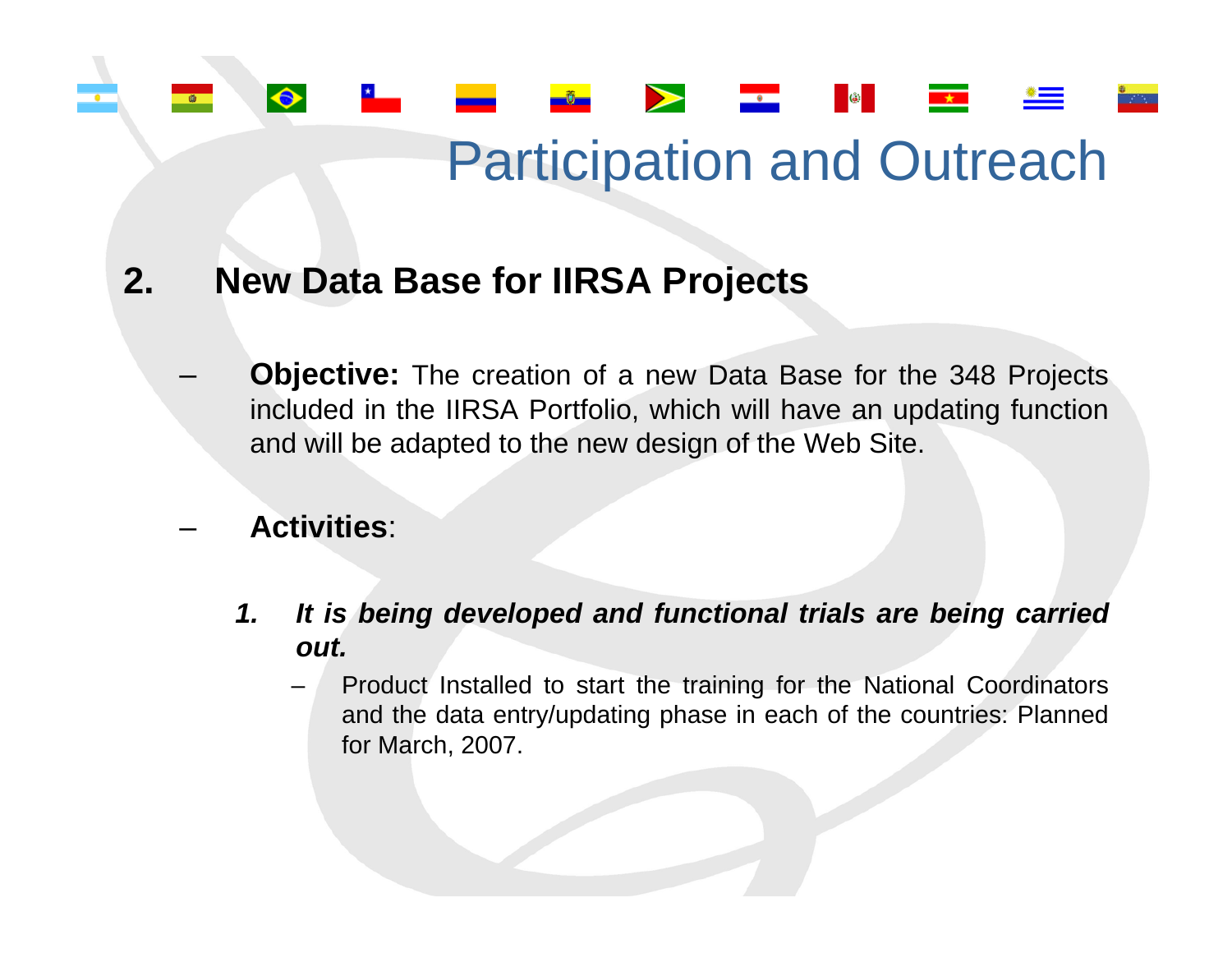<u>and</u> the state of the state of the state of the state of the state of the state of the state of the state of the state of the state of the state of the state of the state of the state of the state of the state of the stat

**BO** 

#### **3. New Specific Material for Outreach**

- **Objective:** The creation of new material for spreading, modern and adapted to the dynamics of the Initiative, which may be used as a complement to the tasks developed by the National Coordinators and the CCT, as well as a complement to the existing information in the Web Site**.**
- **Activities**:

 $\bullet$ 

–

•*Stage: Diagnosis and Identification of new products and contents:*

**Defined Products: Planned for March/April, 2007.**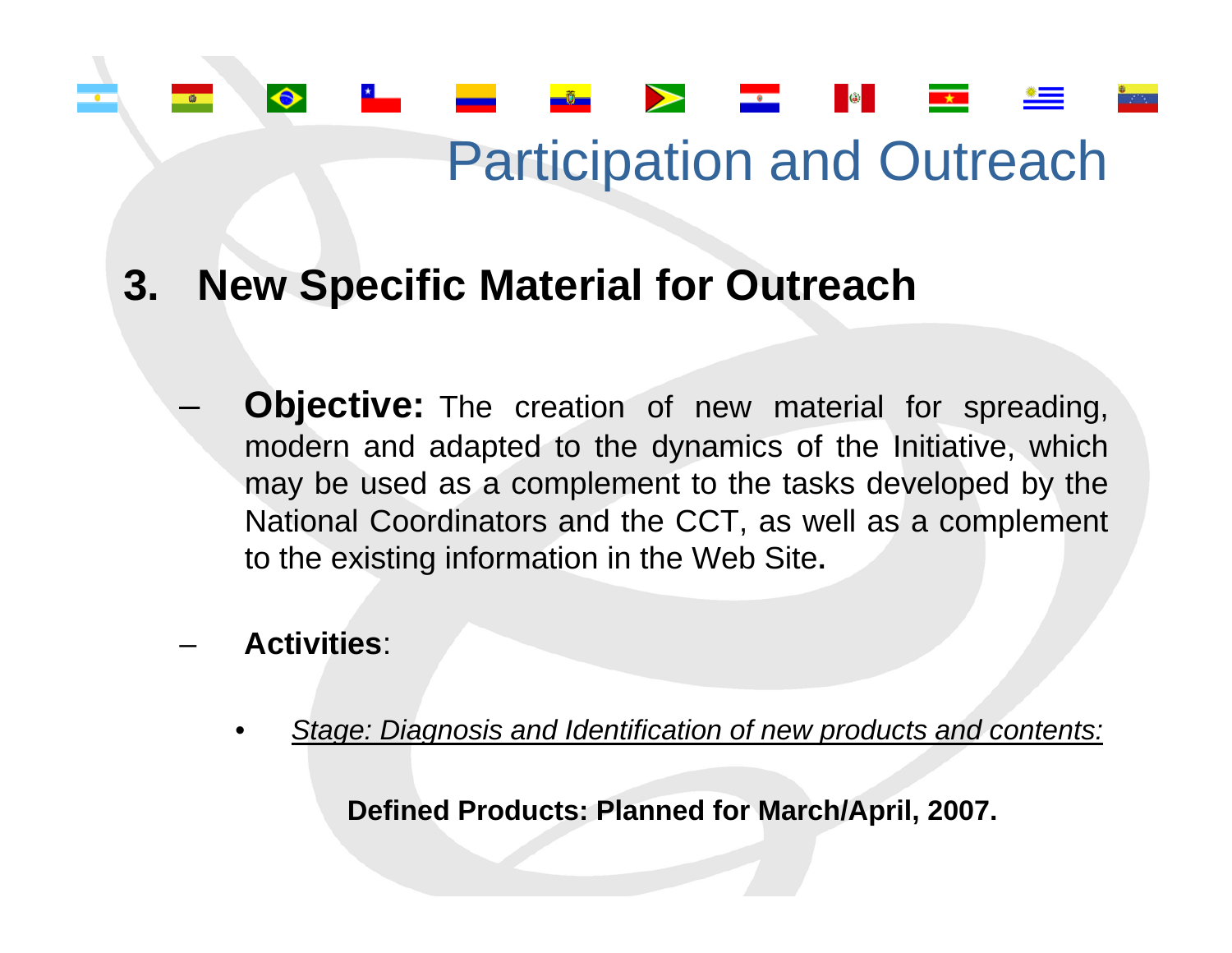#### **4. New IIRSA Document**

 $\hat{\bullet}$ 

-

 **Objective:** To offer the interested countries and interested actors a new document that describes and facilitates the understanding of the mission, objectives, different ways of action, achieved results and plan of action of the IIRSA Initiative; to consolidate knowledge, practices and visions of the IIRSA Initiative, highlighting its innovative conceptual framework and its particular way of working; and to spread the IIRSA Initiative.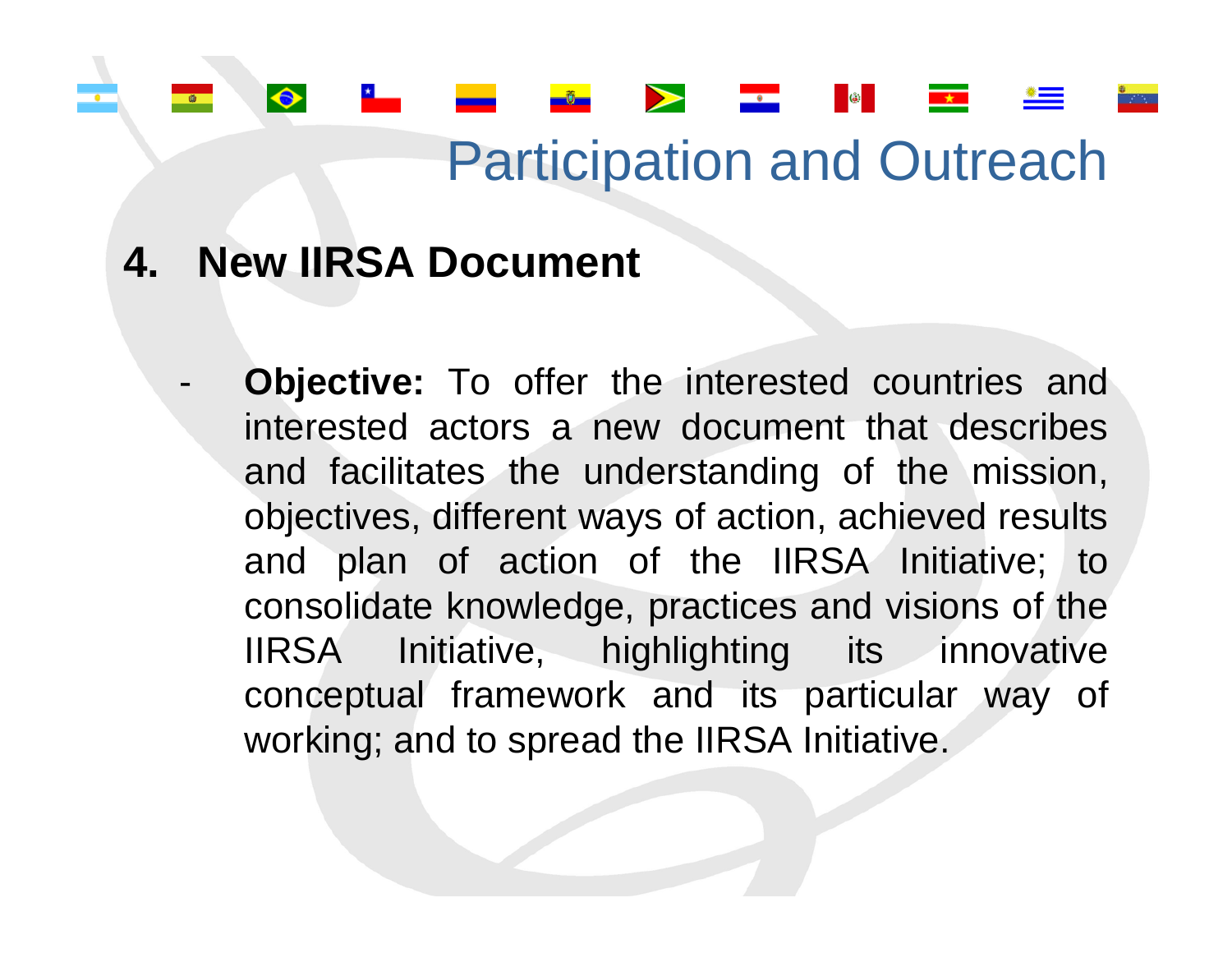• Participation Activities to be Developed during 2007.

♦

As a complement to the materials and instruments specifically destined to the outreach of the projects of the IIRSA Initiative, certain activities (forums / seminars) are planned. Said activities will be a complement to the objectives of the Activities Plan 2007.